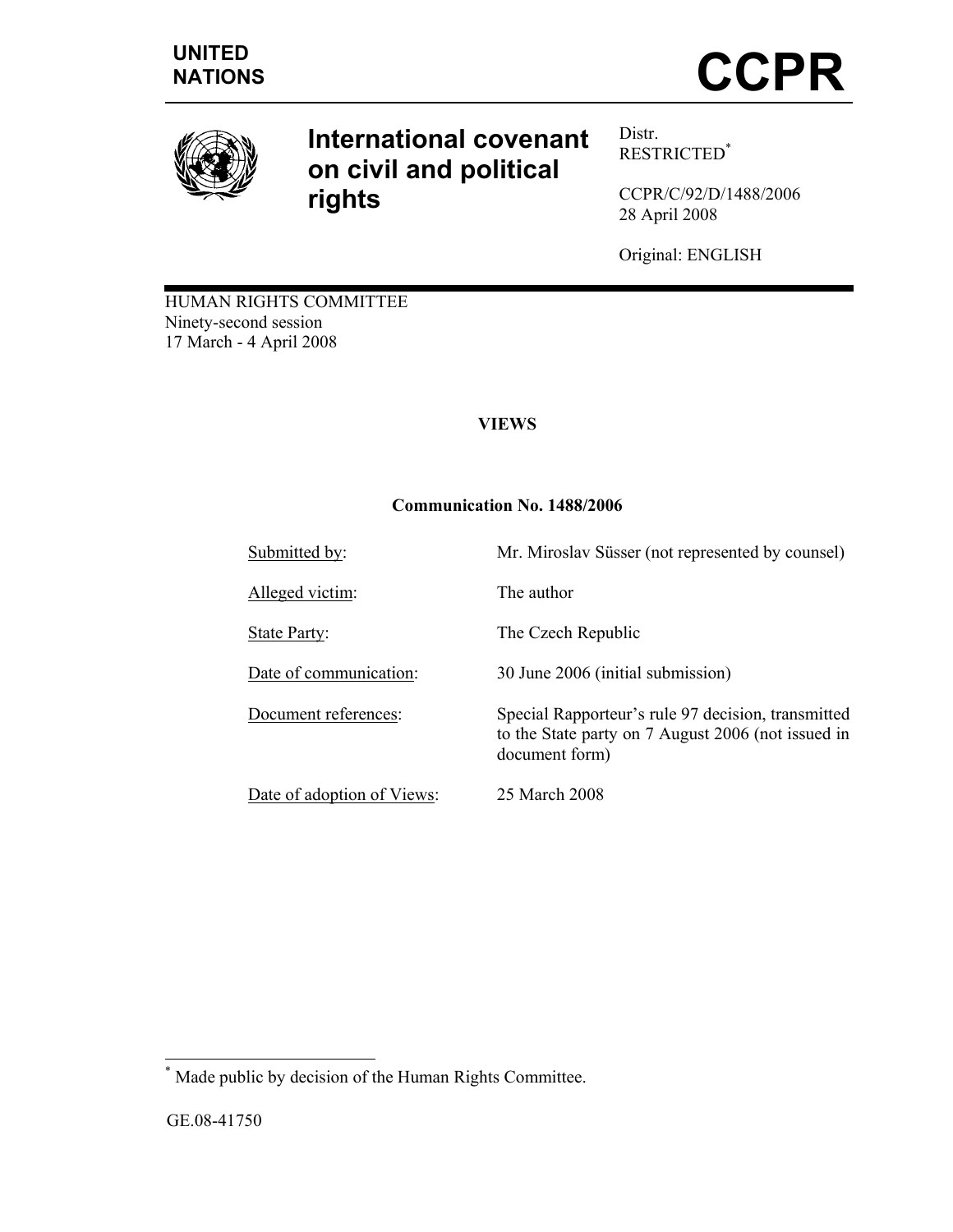*Subject matter:* Discrimination on the basis of citizenship with respect to restitution of property

 *Procedural issue:* Abuse of the right of submission

 *Substantive issues:* Equality before the law; equal protection of the law

 *Article of the Covenant:* 26

 *Article of the Optional Protocol:* 3

 On 25 March 2008, the Human Rights Committee adopted the annexed text as the Committee's Views, under article 5, paragraph 4, of the Optional Protocol in respect of communication No. 1488/2006.

[ANNEX]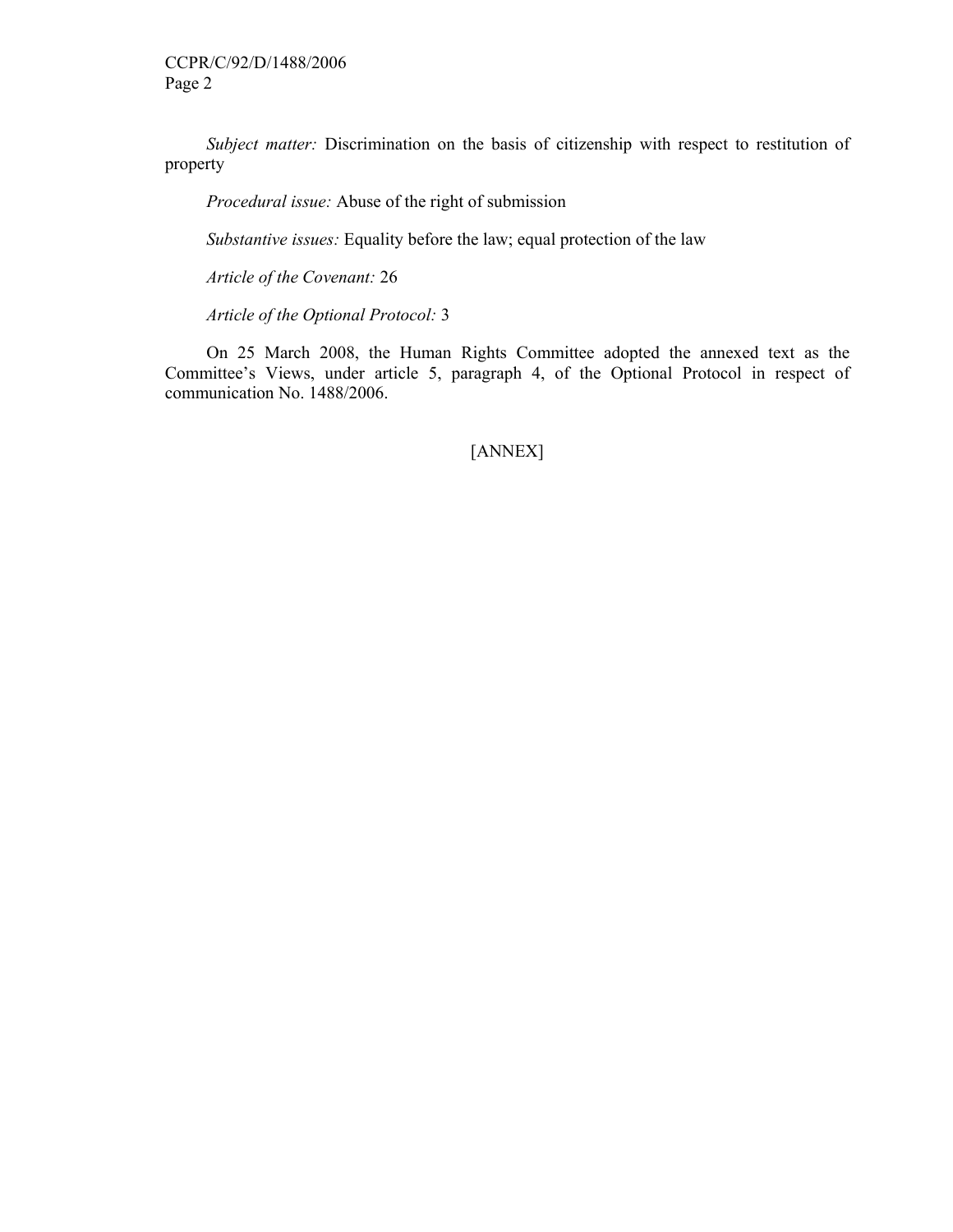#### **ANNEX**

Views of the Human Rights Committee under article 5, paragraph 4, of the Optional Protocol to the International Covenant on Civil and Political rights

Ninety-second session

concerning

## **Communication No. 1488/2006\***

| Submitted by:          | Mr. Miroslav Süsser (not represented by counsel) |
|------------------------|--------------------------------------------------|
| Alleged victim:        | The author                                       |
| State Party:           | The Czech Republic                               |
| Date of communication: | 30 June 2006 (initial submission)                |

 The Human Rights Committee, established under article 28 of the International Covenant on Civil and Political Rights,

Meeting on 25 March 2008,

 Having concluded its consideration of communication No. 1488/2006, submitted to the Human Rights Committee by Mr. Miroslav Süsser under the Optional Protocol to the International Covenant on Civil and Political Rights,

 Having taken into account all written information made available to it by the author of the communication and the State party,

Adopts the following:

 $\overline{a}$ 

# **Views under article 5, paragraph 4, of the Optional Protocol**

1.1 The author of the communication (dated 30 June and 2 July 2006) is Mr. Miroslav Süsser, a naturalized American citizen currently residing in the United States of America and born on 14 May 1934 in Prague. He claims to be a victim of a violation by the Czech Republic of article 26 of the International Covenant on Civil and Political Rights. He is not represented by counsel.

<sup>\*</sup> The following members of the Committee participated in the examination of the present communication: Mr. Abdelfattah Amor, Mr. Prafullachandra Natwarlal Bhagwati, Ms. Christine Chanet, Mr. Maurice Glèlè Ahanhanzo, Mr. Yuji Iwasawa, Mr. Edwin Johnson, Mr. Walter Kälin, Mr. Ahmed Tawfik Khalil, Mr. Rajsoomer Lallah, Mr. Michael O'Flaherty, Ms. Elisabeth Palm, Mr. Rafael Rivas Posada, Sir Nigel Rodley and Mr. Ivan Shearer.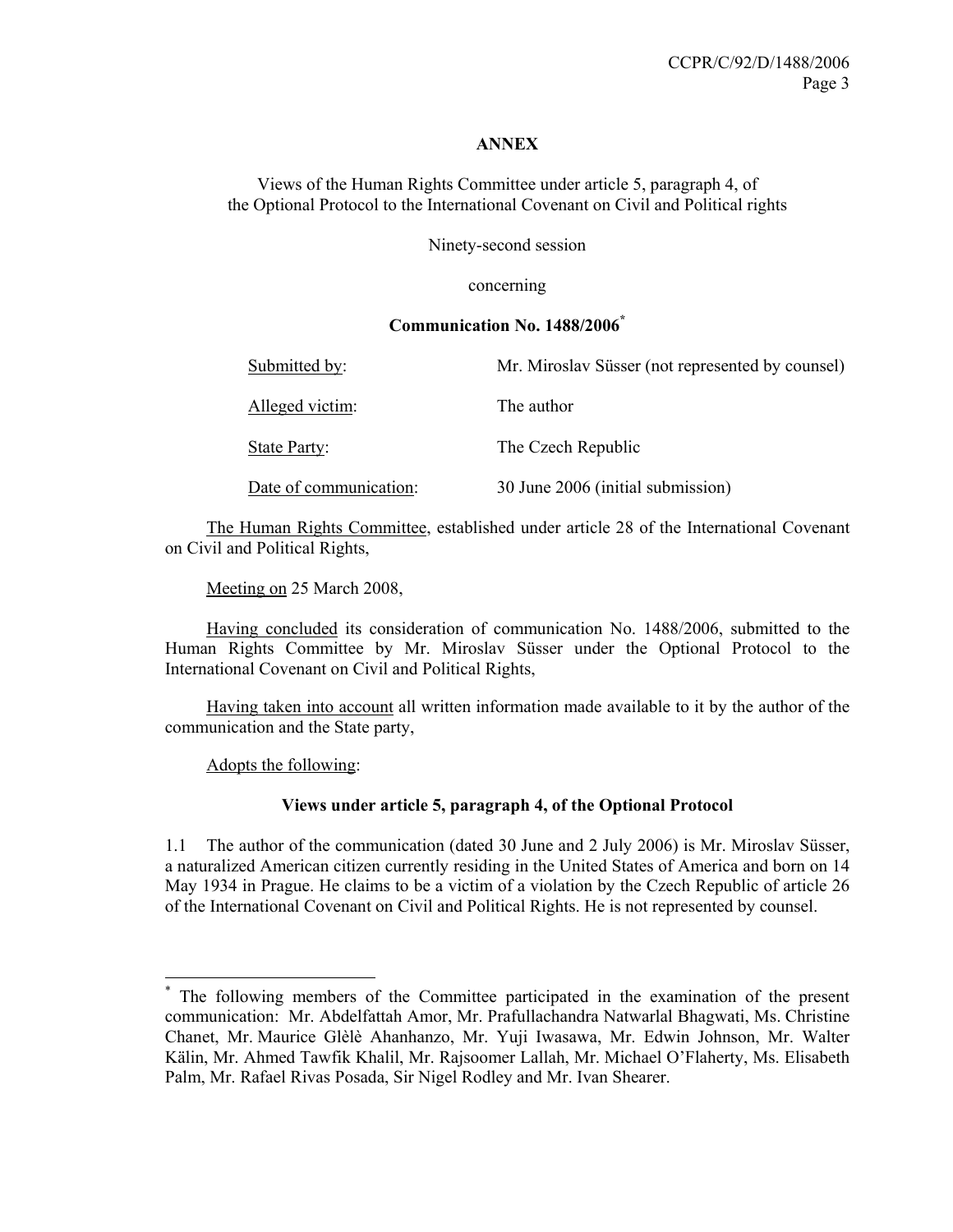1.2 The Optional Protocol to the International Covenant on Civil and Political Rights (Optional Protocol) entered into force for the Czech Republic on 22 February 1993.

# **Facts as presented by the author**

2.1 The author's mother owned an apartment building no. 67, and a parcel of land and garden in Michle, a community which is part of the city of Prague. On 21 December 1962, the mother transferred the building and land under pressure to the Czechoslovak State. The author's father owned one half of the buildings no.67, 68 and 69, and three land parcels in the cadastral territory of Soběslav. The other half belonged to the author's father's brother, Rudolf Süsser.

2.2 The author escaped to the US on 6 October 1969 and subsequently obtained US citizenship. His mother died on 8 August 1978, his father died on 23 January 1987. The author and his sister Jiřina Hrbatová are the only surviving heirs.

2.3 With regard to the properties in Prague, Czechoslovak Law 119/1990 cancelled all transfers which had been made under pressure. The author filed a suit against the City of Prague and against his sister because the City of Prague awarded the building in its entirety to her. On 20 March 1996, the Regional Court for Prague rejected the author's claim because he had become a US citizen. Indeed, according to the Czechoslovak law 87/1991, the author did not meet the continuous nationality criterion and restitution was denied. The author appealed. On 18 April 1997, the Court of Appeal/City Court rejected the appeal on the same ground that the author was a foreign citizen. The author made an "extraordinary appeal" to the Supreme Court. This appeal was rejected on 30 November 1998.

2.4 The author initiated proceedings with the Constitutional Court which decided on 18 May 1999 that the decision of the Court of Appeal/City Court of 18 April 1997 and the decision of the Regional Court for Prague of 20 March 1996 should both be cancelled. The case was sent back to the Regional Court for Prague which decided on 8 June 2000 that the defendant Jiřina Hrbatová had to cede to the author half of the building, half of the parcel of land and half of the garden within fifteen days. On 15 March 2001, the Court of Appeal/City Court cancelled the decision of the Regional Court and sent back the case to the Regional Court.

2.5 On 30 October 2001, the Regional Court decided that its previous decision should be annulled. Upon investigation by the Department of Citizenship, Ministry of the Interior, which notified the Court by letter of 21 August 2001, it appeared that the author was a Czechoslovak and Czech citizen until 10 December 1984 and that on 11 December 1984, he obtained US citizenship and thus lost his Czechoslovak and Czech citizenship under the Treaty of Naturalization entered into by the former Czechoslovak Republic and the United States of America in 1928 (the Treaty of Naturalization). The Regional Court concluded that the author could not be entitled to restitution.

2.6 With regard to the properties in Soběslav, upon the author's father death in 1987, the one half of the properties that belonged to him was transferred to the author's sister. The author stated that he was "bypassed" because he had become a US citizen. The author brought a claim to the District Court in Tábor which rejected it on 31 December 1997 because he was not a Czech citizen. The author appealed to the Regional Court in České Budějovice which confirmed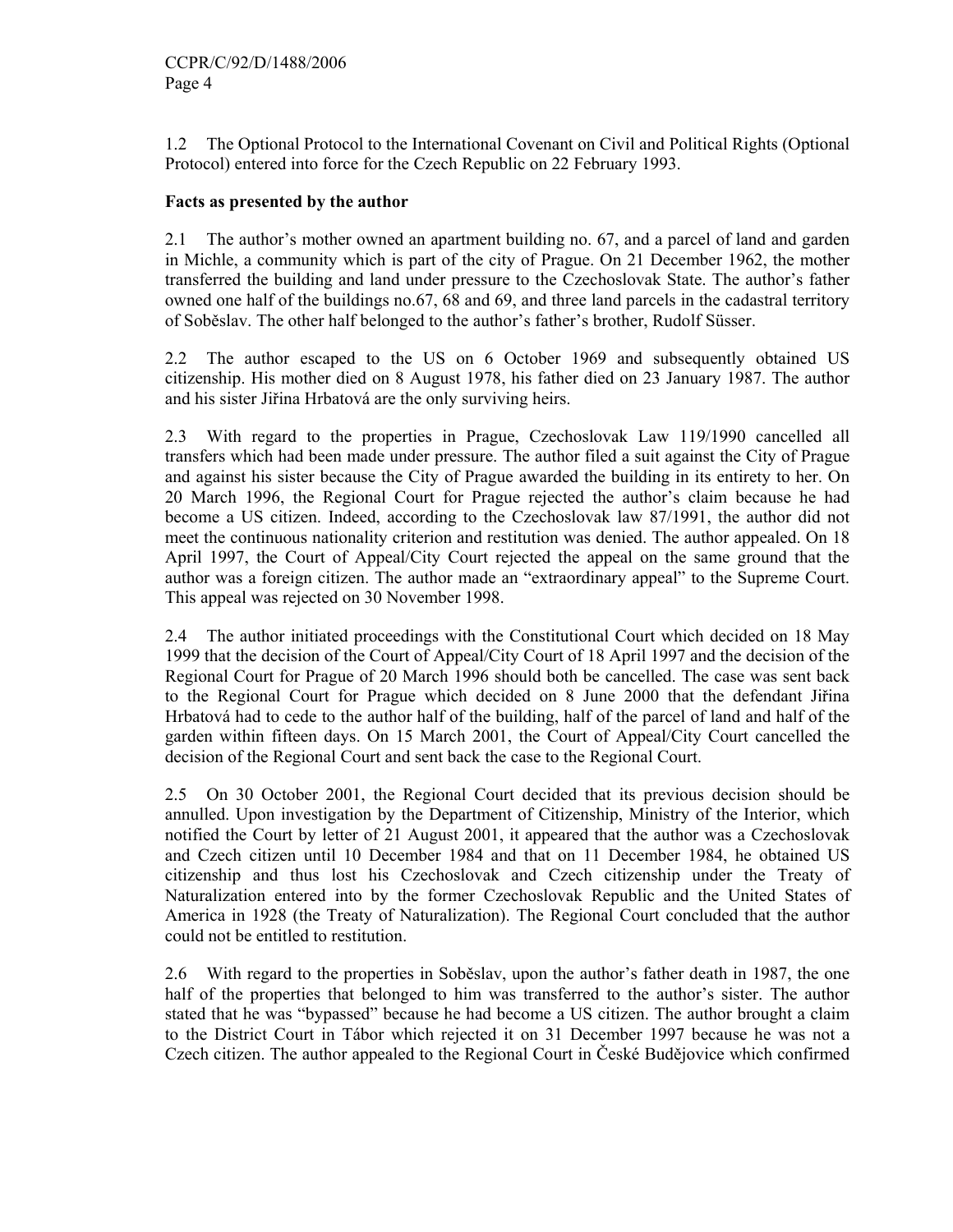the decision of the District Court on 6 November 1998 based on the provisions of Act No. 87/1991. The author went to the Constitutional Court which rejected his case on 10 April 2001.

2.7 The same matter has been considered by the European Court of Human Rights (case no.71546/01) which found on 16 October 2002 that the facts did not reveal any violation of the provisions of the European Convention. The Czech Republic has not entered a reservation to article 5(2)(a) of the Optional Protocol.

# **The complaint**

3. The author claims to be a victim of a violation of article 26 of the Covenant, as the citizenship requirement of the Act No. 87/1991 constitutes unlawful discrimination.

## **The State party's observations on the admissibility and merits of the communication**

4.1 By *note verbale* of 7 February 2007, the State party made its submission on the admissibility and merits of the communication. It challenged the admissibility of the communication on the ground that it constitutes an abuse of the right of submission of communications within the meaning of article 3 of the Optional Protocol. It invokes the Committee's jurisprudence, in particular in *Gobin v. Mauritius*.<sup>1</sup> In the present case, the State party argues that the author petitioned the Committee in July 2006, 3 years and 9 months after the decision of the European Court of Human Rights of 3 October 2002, without offering any explanation for this time lapse.

4.2 The State party recalls that the author, as well as other persons requesting property restitution, could have applied to the Czech national authorities for citizenship in 1990 and 1991 and that they stood a realistic chance of acquiring this citizenship and thereby meeting the conditions set forth in Act No. 87/1991. By failing to apply for Czech citizenship during this period, the author deprived himself of the opportunity to meet the Restitution Act's requirements in good time.

4.3 The State party further refers to its earlier submissions in similar cases, and indicates that its restitution laws, including Act No. 87/1991, were part of two-fold efforts: to mitigate the consequences of injustices committed during the Communist rule, on one hand, and to carry out speedily a comprehensive economic reform with a view to introducing a well-functioning market economy, on the other. Since it was not possible to redress all injustices committed earlier, the restrictive preconditions were put in place, including that of citizenship, which was envisaged to ensure that due professional diligence would be devoted to returned property. According to the State party, the citizenship requirement has always been considered as in conformity with the Czech Republic's constitutional order by the Constitutional Court.

4.4 Finally, the State party underlines that the disputed properties did not stay in the State's hands but were surrendered to an entitled person in the restitution process as early as 1991. Hence, the author's sister became the owner of the properties as the original owner's legal successor satisfying all the conditions required by the law.

<sup>&</sup>lt;sup>1</sup> Communication No. 787/1997; inadmissibility decision of 16 July 2001, para. 6.3.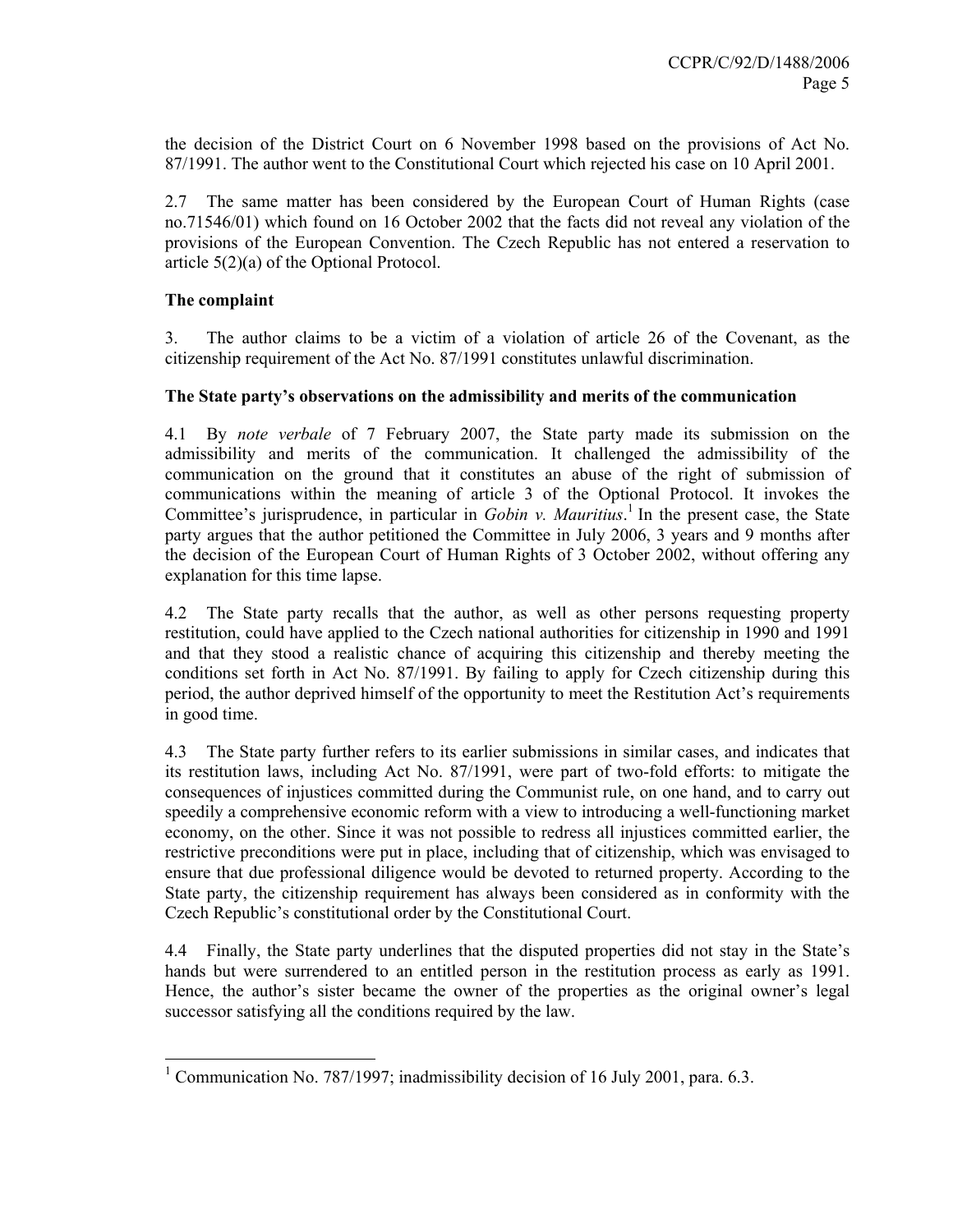## **Authors' comments**

5.1 On 16 May 2007, the author commented on the State party's response. Regarding the argument that the submission of his communication amounts to an abuse of the right of submission, the applicant denies the existence of such abuse and recalls that there is no deadline for submitting a communication. He also makes reference to the fact that he is not a lawyer.

5.2 The author reiterates that the condition of citizenship in Act No. 87/1991 violates the Czech Constitution and article 26 of the Covenant.

# **Issues and proceedings before the Committee**

## **Consideration of admissibility**

6.1 Before considering any claim contained in a communication, the Human Rights Committee must, in accordance with rule 93 of its Rules of Procedure, decide whether or not the communication is admissible under the Optional Protocol to the Covenant.

6.2 The Committee notes, as required by article 5, paragraph 2 (a) and (b), of the Optional Protocol, that the same matter is not being examined under any other international procedure of investigation or settlement, and that it is uncontested that domestic remedies have been exhausted.

6.3 The Committee notes also the State party's argument that the communication should be considered inadmissible as constituting an abuse of the right to submit communications under article 3 of the Optional Protocol, in view of the delay in submitting the communication to the Committee. The State party asserts that the authors waited three years and nine months after the decision of the European Court of Human Rights before submitting their complaint to the Committee. The Committee reiterates that the Optional Protocol does not establish any deadline for the submission of communications, and that the period of time elapsing before doing so, other than in exceptional cases, does not in itself constitute an abuse of the right to submit a communication. In the instant case, the Committee does not consider a delay of over three years since the decision of another procedure of international investigation or settlement as an abuse of the right of submission.<sup>2</sup> It therefore decides that the communication is admissible in as far as it appears to raise issues under article 26 of the Covenant.

## **Consideration of the merits**

 $\overline{a}$ 

7.1 The Human Rights Committee has considered the present communication in the light of all the information made available to it by the parties, as provided in article 5, paragraph 1, of the Optional Protocol.

7.2 The issue before the Committee is whether the application to the author of Act No. 87/1991 amounted to discrimination, in violation of article 26 of the Covenant. The Committee

<sup>2</sup> See Communication No. 1305/2004, *Victor Villamon Ventura v. Spain*, Views of 31 October 2006, para. 6.4, Communication No. 1101/2002, *Alba Cabriada v. Spain*, Views of 1 November 2004, para. 6.3.